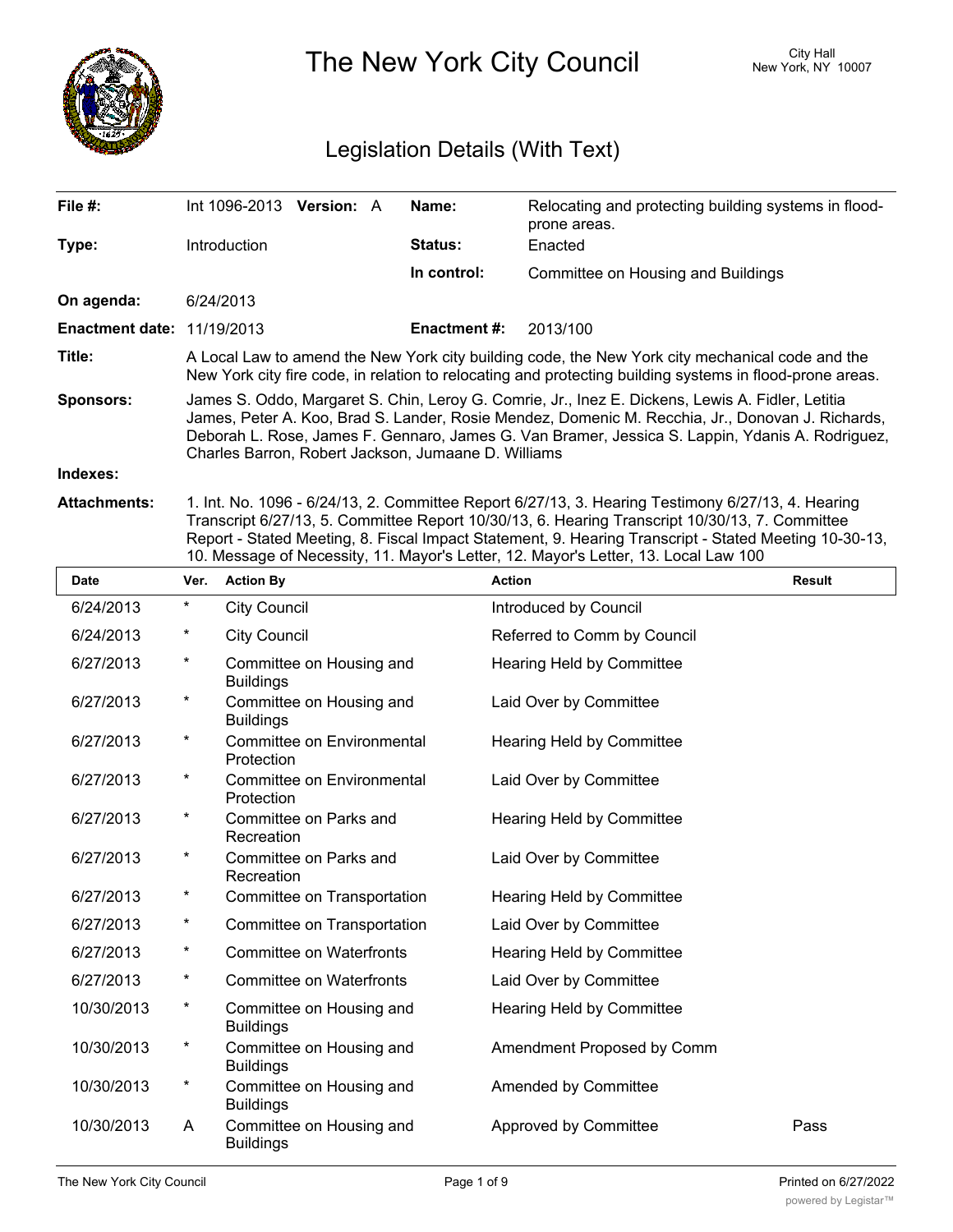| 10/30/2013 | A | City Council | Approved by Council          | Pass |
|------------|---|--------------|------------------------------|------|
| 10/30/2013 | A | City Council | Sent to Mayor by Council     |      |
| 11/19/2013 | A | Mayor        | Hearing Held by Mayor        |      |
| 11/19/2013 | A | Mavor        | Signed Into Law by Mayor     |      |
| 11/19/2013 | Α | City Council | Recved from Mayor by Council |      |
|            |   |              |                              |      |

Int. No. 1096-A

By Council Members Oddo, Chin, Comrie, Dickens, Fidler, James, Koo, Lander, Mendez, Recchia, Richards, Rose, Gennaro, Van Bramer, Lappin, Rodriguez, Barron, Jackson and Williams

A Local Law to amend the New York city building code, the New York city mechanical code and the New York city fire code, in relation to relocating and protecting building systems in flood-prone areas.

#### Be it enacted by the Council as follows:

Section 1. Section G304.1.1 of the New York city building code is amended by adding new items 5.1,

5.2, 5.3 and 5.4 to read as follows:

5.1 Fire protection systems and equipment. The following fire protection systems and equipment shall be located at or above the design flood elevation specified in ASCE 24, Table 7-1, except that where the system or equipment or portion thereof serves only spaces located below such design flood elevation, the system or equipment or portion thereof may be located at or above such design flood elevation:

5.1.1. Sprinkler control valves that are not outside stem and yoke valves;

5.1.2. Fire standpipe control valves that are not outside stem and yoke valves;

5.1.3. Sprinkler booster pumps and fire pumps;

5.1.4. Dry pipe valve-related electrically operated alarm appurtenances;

5.1.5. Alarm control panels for water and non-water fire extinguishing systems;

5.1.6. Alarm control panels for sprinkler systems, pre-action sprinkler systems, deluge sprinkler systems, and combined dry pipe and pre-action sprinkler systems;

5.1.7. Electrically operated waterflow detection devices serving sprinkler systems and

5.1.8. Air compressors serving sprinkler systems and pre-action sprinkler systems.

5.2 Fire alarm systems and components. Where a zoning indicator panel is provided at the main building entrance in accordance with Section 907.6.3.1 and such panel is located at or below 5 feet (1524 mm) above the design flood elevation specified in ASCE 24, Table 7-1, at least one secondary zoning indicator panel complying with the following requirements shall be provided:

5.2.1. The secondary zoning indicator panel, associated controls, power supplies and means of transferring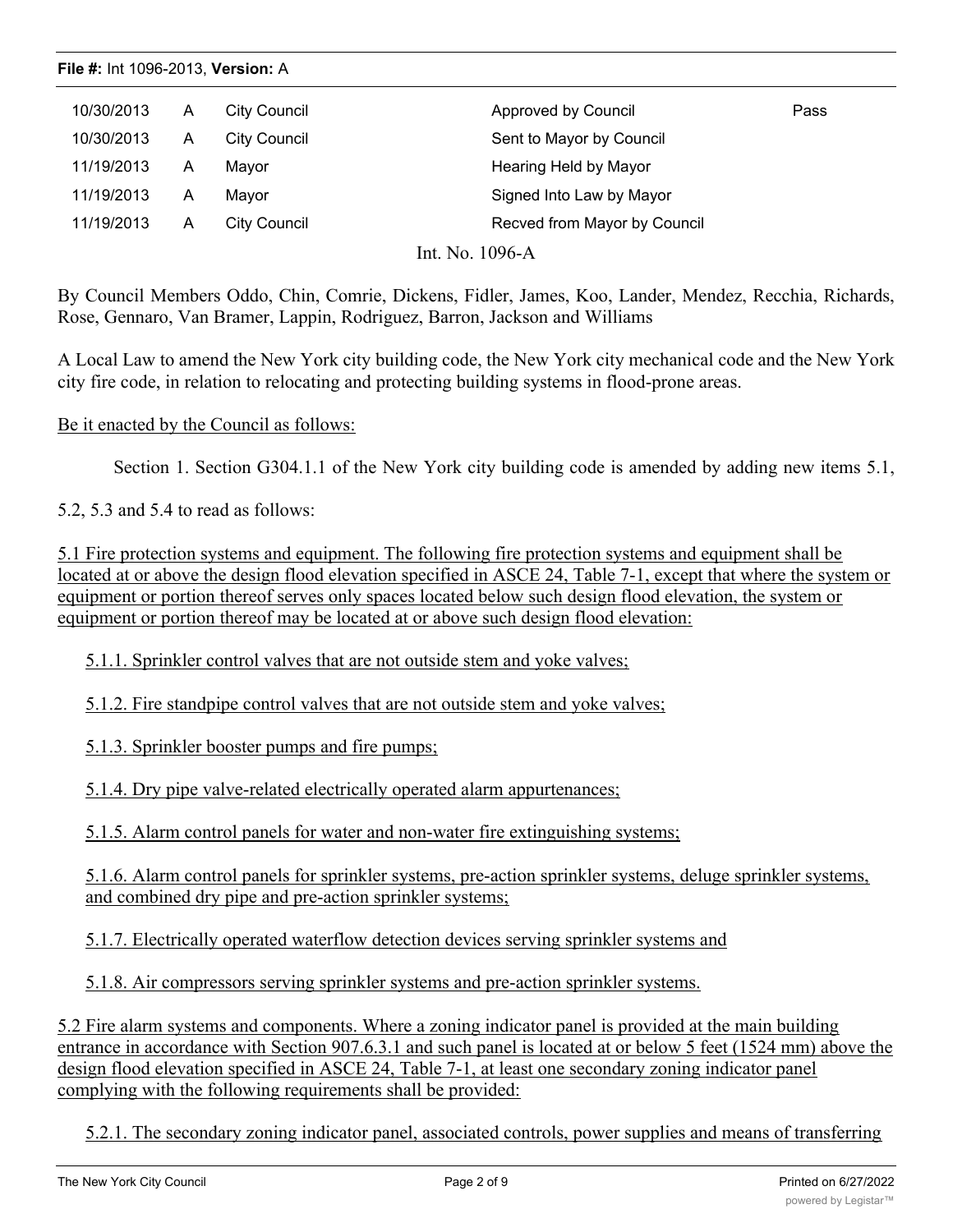**File #:** Int 1096-2013, **Version:** A

control shall be provided at least 5 feet (1524 mm) above the design flood elevation specified in ASCE 24, Table 7-1, in a location accessible to responding Fire Department personnel and approved by the department and the Fire Department and

5.2.2. Where the secondary zoning indicator panel or associated controls are only operable upon transfer of control from another zoning indicator panel, such transfer shall be by a means that is approved by the Fire Department.

5.3 Fuel-oil piping systems. The following requirements shall apply to fuel-oil piping systems, as defined by Section 202 of the *New York City Mechanical Code*:

5.3.1 Fill piping that does not terminate in a watertight terminal approved by the department shall terminate at least 3 feet (914 mm) above the design flood elevation specified in ASCE 24, Table 7-1 and

5.3.2 Normal vent piping and emergency vent piping shall terminate at least 3 feet (914 mm) above the design flood elevation specified in ASCE 24, Table 7-1.

5.4 Plumbing systems and components. The structure shall comply with the following requirements:

5.4.1 Relief vents and fresh air intakes. Relief vents and fresh air intakes serving building traps in accordance with Section 1002.6 of the *New York City Plumbing Code* shall be carried above grade and shall terminate in a screened outlet that is located outside of the building and at or above the design flood elevation specified in ASCE 24, Table 7-1 and

5.4.2 Reduced pressure zone backflow preventers. Reduced pressure principle backflow preventers complying with Section 608.13.2 of the *New York City Plumbing Code* and backflow preventers with intermediate atmospheric vents complying with Section 608.13.3 of the *New York City Plumbing Code* shall be located at or above the design flood elevation specified in ASCE 24, Table 7-1.

§2. Section G304.1.2 of the New York city building code is amended by adding a new item 2.3.1 to read

as follows:

2.3.1 Additional requirements. The structure shall comply with Items 5.1 through 5.4 of Section G304.1.1.

§3. Section G304.2 of the New York city building code is amended by adding a new item 5.1 to read as

follows:

5.1 Additional requirements. The structure shall comply with Items 5.1 through 5.4 of Section G304.1.1.

§4. Appendix G of the New York city building code is amended by adding a new section G304.4 to read

as follows:

**G304.4 Construction standards for shaded X-Zones.** In shaded X-Zones, buildings that include I-2 occupancies that are hospitals shall comply with the requirements of this chapter and the applicable provisions of ASCE 24 for A-Zone construction.

 $\overline{S}$  . Appendix G of the New York city building code is an energy adding a new section  $G$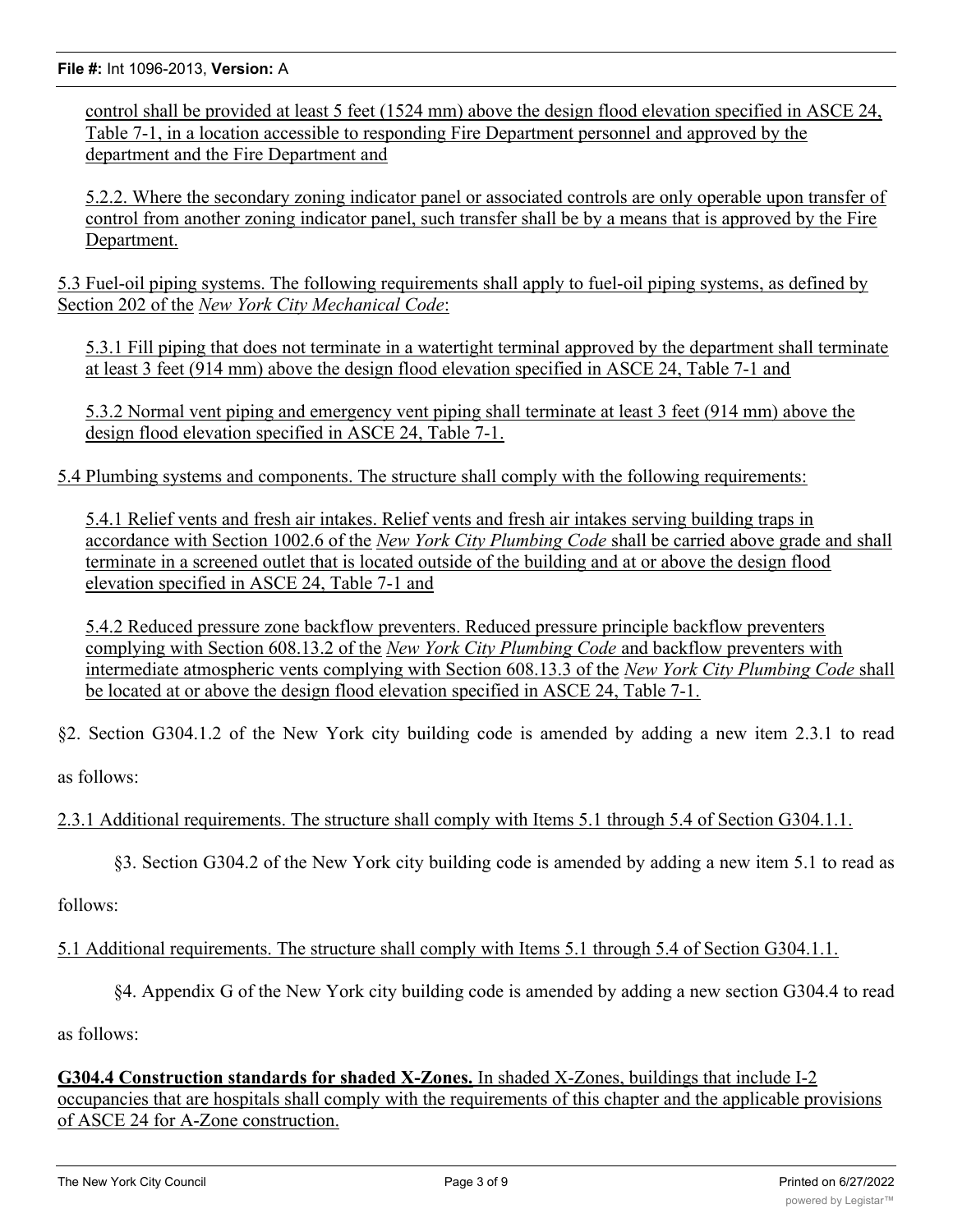§5. Appendix G of the New York city building code is amended by adding a new section G307.5 to read

as follows:

**G307.5 Elevation of certain tanks and containers serving critical facilities.** The following tanks and containers shall be located at or above the design flood elevation specified in ASCE 24, Table 7-1, unless such tanks and containers serve buildings that include I-2 occupancies that are hospitals, in which case such tanks and containers shall be located at or above the greater of (i) the design flood elevation specified in ASCE 24, Table 7-1, or (ii) the 500-year flood elevation. Such tanks and containers must be designed to maintain service to such structure during flood conditions and shall comply with section 9.6 of ASCE 24:

1. Medical and compressed gas storage tanks, oxygen tanks, and other cryogenic system storage tanks;

- 2. Hazardous material storage tanks;
- 3. Stationary compressed gas containers;
- 4. Stationary cryogenic containers and
- 5. Stationary flammable gas storage containers.

§6. Table 2-1 of Section 2.3, Table 4-1 of Section 4.4, Table 5-1 of Section 5.1, Table 6-1 of Section 6.2 and Table 7-1 of Section 7.1 of ASCE 24 as modified by section G501.1 of the New York city building code, as amended by a local law of the city of New York for the year 2013 amending the administrative code of the city of New York, the New York city plumbing code, the New York city building code, the New York city mechanical code and the New York city fuel gas code, relating to bringing such codes up to date with the 2009 editions of the international building, mechanical, fuel gas and plumbing codes, as proposed in introduction number 1056, are amended to read as follows:

#### **TABLE 2-1**

## **MINIMUM ELEVATION OF THE TOP OF LOWEST FLOOR**

**RELATIVE TO DESIGN FLOOD ELEVATION (DFE)-A-ZONESa**

| <b>ISTRUCTURAL OCCUPANCY CATEGORY<sup>b</sup> IMINIMUM ELEVATION OF LOWEST FLOOR</b> |                |
|--------------------------------------------------------------------------------------|----------------|
|                                                                                      | DFE=BFE        |
| $\text{II}$ (1- and 2-family dwellings)                                              | $DFE=BFE+2ft$  |
| $II^{c,d}$ (all others)                                                              | $DFE=BFE+1$ ft |
| $IIIc$ $d$                                                                           | $DFE=BFE+1ft$  |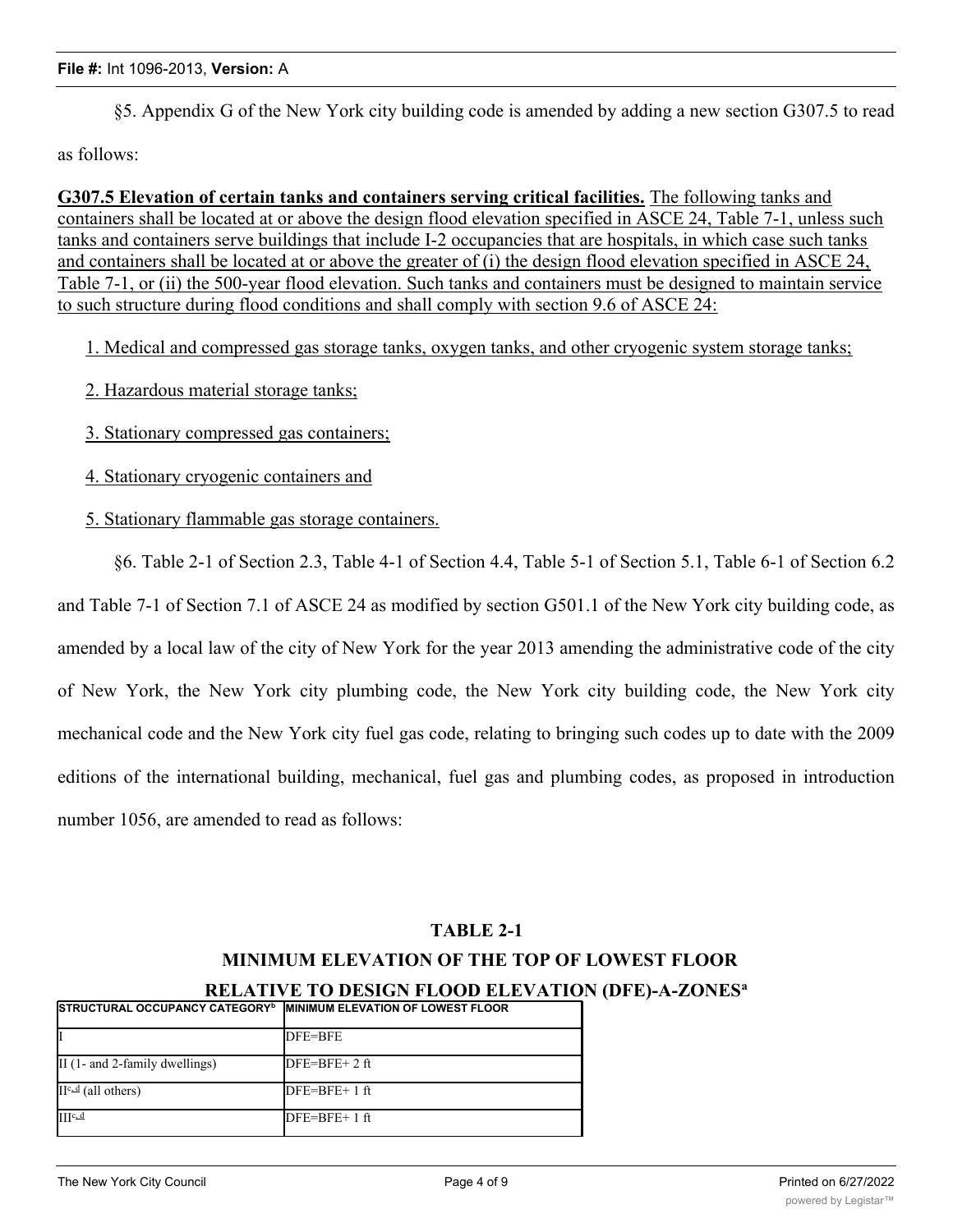**File #:** Int 1096-2013, **Version:** A IIIc, d (all others) DFE=BFE+ 1 ft (all others) DFE=BFE+ 1 ft (all others) DFE=BFE+ 1 ft (all others) III. d DFE=BFE+ 1 ft=BFE+ 1 ft=BFE+ 1 ft=BFE+ 1 ft=BFE+ 1 ft=BFE+ 1 ft=BFE+ 1 ft=BFE+ 1 ft=BFE+ 1 ft=BFE+ 1 ft=BFE+ 1 ft=BFE+ 1 ft=BFE+ 1 ft=BFE+ 1 ft=BFE+ 1 ft=BFE+ 1 ft=BFE+ 1 ft=BFE+ 1 ft=BFE+ 1 ft=BFE+ 1 ft=BFE+ 1 ft=B

 $IV^{c,d}$  DFE=BFE+ 2 ft

- a. Minimum elevations shown in Table 2-1 do not apply to V Zones (see Table 4-1). Minimum elevations shown in Table 2-1 apply to A-Zones unless specific elevation requirements are given in Section 3 of this standard.
- b. See Table 1-1 or Table 1604.5 of the *New York City Building Code*, for structural occupancy category descriptions.
- c. For nonresidential buildings and nonresidential portions of mixed-use buildings, the lowest floor shall be allowed below the minimum elevation if the structure meets the floodproofing requirements of Section 6.
- d. Buildings that include I-2 occupancies that are hospitals shall use the greater of (i) the DFE for the applicable structural occupancy category as indicated in this table or (ii) the 500-year flood elevation.

#### **TABLE 4-1**

#### **MINIMUM ELEVATION OF BOTTOM OF LOWEST SUPPORTING HORIZONTAL STRUCTURAL MEMBER OF LOWEST FLOOR RELATIVE TO DESIGN FLOOD ELEVATION (DFE)-V-ZONES AND COASTAL A-ZONES**

| <b>ISTRUCTURAL OCCUPANCY CATEGORY<sup>a</sup></b> |                              | <b>IMEMBER ORIENTATION RELATIVE TO THE DIRE</b><br><b>IOF WAVE APPROACH</b> |  |
|---------------------------------------------------|------------------------------|-----------------------------------------------------------------------------|--|
|                                                   | <b>Parallel</b> <sup>b</sup> | Perpendicular <sup>b</sup>                                                  |  |
|                                                   | DFE=BFE                      | DFE=BFE                                                                     |  |
| $\text{II}$ (1-and 2- family dwellings)           | $DFE=BFE[$ $]+ 2$ ft         | $DFE=BFE[$ $]+ 2$ ft                                                        |  |
| $II^{\epsilon}$ (all others)                      | DFE=BFE                      | $DFE=BFE+1$ ft                                                              |  |
| III <sup>c</sup>                                  | $DFE = BFE + 1 ft$           | $DFE=BFE+2ft$                                                               |  |
| $IV^{\circ}$                                      | $DFE = BFE + 1 ft$           | $DFE=BFE+2$ ft                                                              |  |

- a. See Table 1-1, or Table 1604.5 of the *New York City Building Code*, for structural occupancy category descriptions.
- b. Orientation of lowest horizontal structural member relative to the general direction of wave approach; parallel shall mean less than or equal to  $+20$  degrees from the direction of approach; perpendicular shall mean greater than +20 degrees from the direction of approach.
- c. Buildings that include I-2 occupancies that are hospitals shall use the greater of (i) the DFE for the applicable structural occupancy category as indicated in this table or (ii) the 500-year flood elevation.

#### **TABLE 5-1 MINIMUM ELEVATION, RELATIVE TO DESIGN FLOOD ELEVATION (DFE), BELOW WHICH FLOOD-DAMAGE-RESISTANT MATERIALS SHALL BE USED**

| <b>ISTRUCTURAL OCCUPANCY CATEGORY<sup>a</sup></b> | <b>A-ZONE</b>      | Coastal High Hazard Areas and Coastal A               |               |
|---------------------------------------------------|--------------------|-------------------------------------------------------|---------------|
|                                                   |                    | Orientation Parallel <sup>b</sup> Orientation Perpend |               |
|                                                   | DFE=BFE            | DFE=BFE                                               | DFE=BFE       |
| $\text{II}$ (1-and 2- family dwellings)           | $DFE=BFE+2ft$      | $DFE=BFE+2ft$                                         | $DFE=BFE+2ft$ |
| $II^{\epsilon}$ (all others)                      | $DFE=BFE+1$ ft     | $DFE=BFE+1ft$                                         | $DFE=BFE+2ft$ |
| III <sup>2</sup>                                  | $DFE = BFE + 1 ft$ | $DFE=BFE+2ft$                                         | $DFE=BFE+3ft$ |
| <b>IV</b> ⊆                                       | $DFE=BFE+2ft$      | $DFE=BFE+2ft$                                         | $DFE=BFE+3ft$ |

a. See Table 1-1, or Table 1604.5 of the *New York City Building Code*, for structural occupancy category descriptions.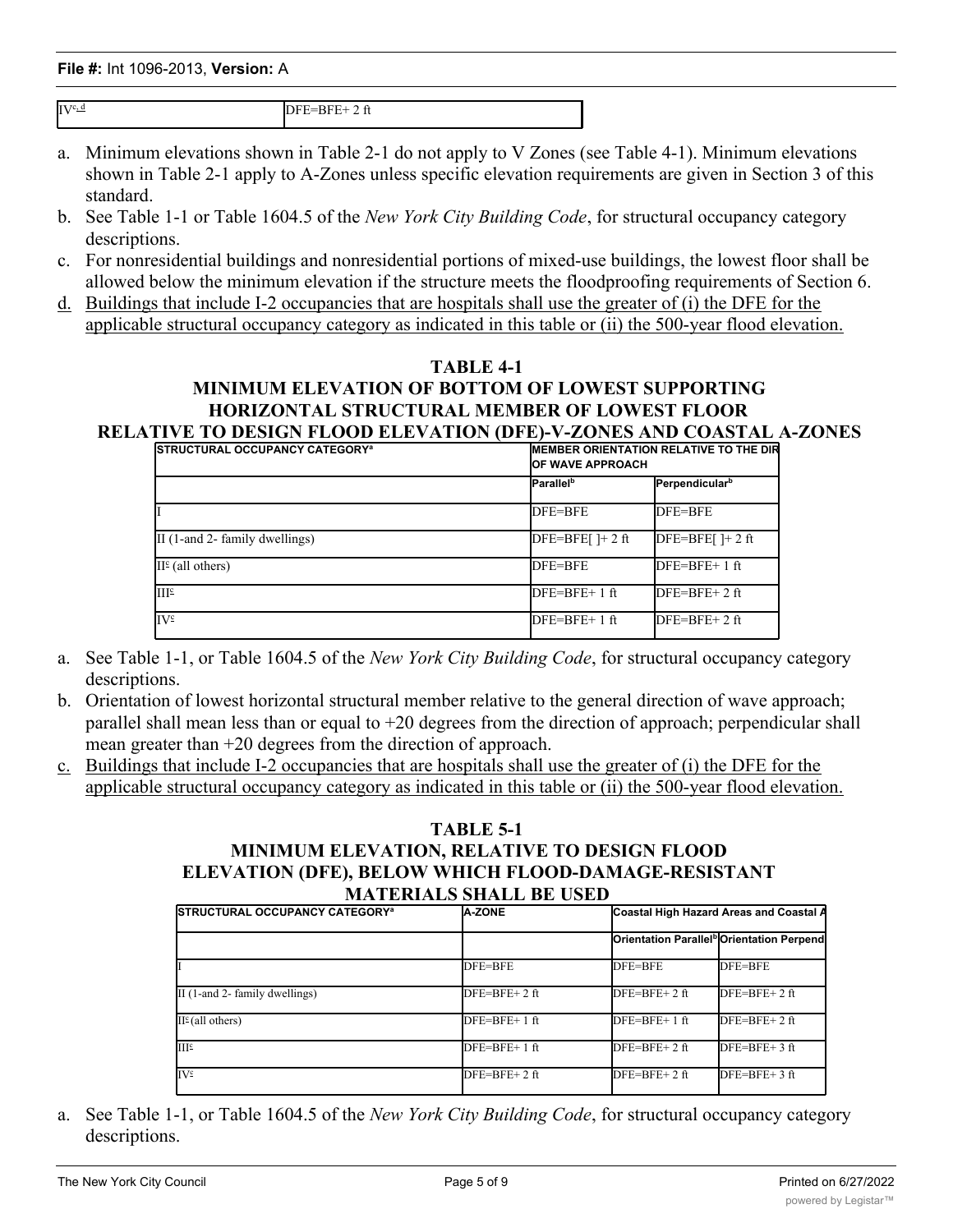- b. Orientation of lowest horizontal structural member relative to the general direction of wave approach; parallel shall mean less than or equal to +20 degrees from the direction of approach; perpendicular shall mean greater than +20 degrees from the direction of approach.
- c. Buildings that include I-2 occupancies that are hospitals shall use the greater of (i) the DFE for the applicable structural occupancy category as indicated in this table or (ii) the 500-year flood elevation.

| TABLE 6-1                                       |                                                   |                                                                  |  |  |
|-------------------------------------------------|---------------------------------------------------|------------------------------------------------------------------|--|--|
| MINIMUM ELEVATION OF FLOODPROOFING, RELATIVE TO |                                                   |                                                                  |  |  |
| <b>DESIGN FLOOD ELEVATION (DFE)-A-ZONES</b>     |                                                   |                                                                  |  |  |
|                                                 | <b>ISTRUCTURAL OCCUPANCY CATEGORY<sup>a</sup></b> | <b>MINIMUM ELEVATION OF</b><br><b>FLOODPROOFING</b> <sup>b</sup> |  |  |
|                                                 |                                                   | $DFE=BFE+1$ ft                                                   |  |  |

|                  | $DFE=BFE+1$ ft |
|------------------|----------------|
| $\Pi^{c,d}$      | $DFE=BFE+1$ ft |
| III <sup>d</sup> | $DFE=BFE+1$ ft |
| ΓV₫              | $DFE=BFE+2ft$  |

- a. See Table 1-1, or Table 1604.5 of the *New York City Building Code*, for structural occupancy category descriptions.
- b. Wet or dry floodproofing shall extend to the same level.
- c. Dry floodproofing of residential buildings and residential portions of mixed use buildings shall not be permitted.
- d. Buildings that include I-2 occupancies that are hospitals shall use the greater of (i) the DFE for the applicable structural occupancy category as indicated in this table or (ii) the 500-year flood elevation.

#### **TABLE 7-1 MINIMUM ELEVATION OF UTILITIES AND ATTENDANT EQUIPMENT RELATIVE TO DESIGN FLOOD ELEVATION (DFE)**

| <b>ISTRUCTURAL OCCUPANCY CATEGORY<sup>a</sup></b> | LOCATE UTILITIES AND ATTENDANT EQUIPMENT ABOVE <sup>b</sup> |                                         |                                                     |  |
|---------------------------------------------------|-------------------------------------------------------------|-----------------------------------------|-----------------------------------------------------|--|
|                                                   | A-Zones                                                     |                                         | <b>Coastal High Hazard Area and Coastal A-Zones</b> |  |
|                                                   |                                                             | <b>Orientation Parallel<sup>c</sup></b> | Orientation Perpendicular <sup>c</sup>              |  |
|                                                   | DFE=BFE                                                     | DFE=BFE                                 | DFE=BFE                                             |  |
| $\text{II}$ (1-and 2- family dwellings)           | $DFE=BFE+2ft$                                               | $DFE=BFE+2ft$                           | $DFE=BFE+2ft$                                       |  |
| $II^{c,d}$ (all others)                           | $DFE=BFE+1$ ft                                              | $DFE=BFE+1$ ft                          | $DFE=BFE+2ft$                                       |  |
| III <sup>d</sup>                                  | $DFE=BFE+1$ ft                                              | $DFE=BFE+2ft$                           | $DFE=BFE+3$ ft                                      |  |
| $IV^{\underline{d}}$                              | $DFE=BFE+2$ ft                                              | $DFE=BFE+2$ ft                          | $DFE=BFE+3$ ft                                      |  |

- a. See Table 1-1, or Table 1604.5 of the *New York City Building Code*, for structural occupancy category descriptions.
- b. Locate utilities and attendant equipment above elevations shown unless otherwise provided in the text.
- c. Orientation of lowest horizontal structural member relative to the general direction of wave approach; parallel shall mean less than or equal to +20 degrees from the direction of approach; perpendicular shall mean greater than +20 degrees from the direction of approach.
- d. Buildings that include I-2 occupancies that are hospitals shall use the greater of (i) the DFE for the applicable structural occupancy category as indicated in this table or (ii) the 500-year flood elevation.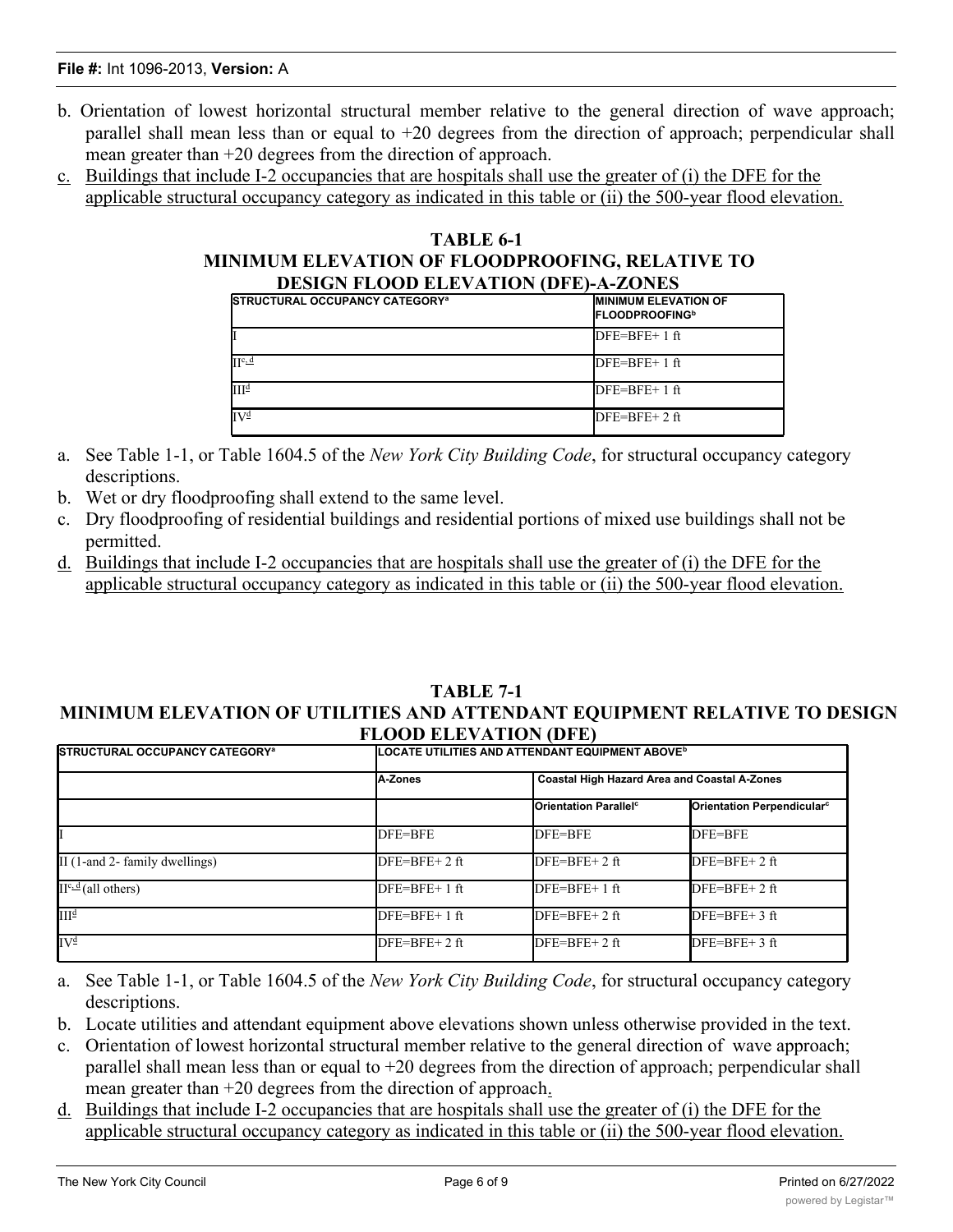§7. Section G501.1 of the New York city building code is amended by adding a new modification to section 7.2.4 of ASCE 24 to read as follows:

### **Section 7.2.4.** Section 7.2.4 (Disconnect Switches and Circuit Breakers) is amended to read as follows:

7.2.4 Disconnect Switches and Circuit Breakers. The main disconnect switch, all service disconnecting means, and all circuit breakers shall be located above and be accessible from the elevation specified in Table 7-1. Switches, all service disconnecting means, and circuit breakers shall be located no more than 6 feet 7 inches (2 m) above the floor, or a platform shall be installed to provide access.

§8. The modification to section 23.2.2.4(c) of NFPA 13 set forth in section Q102.1 of Appendix Q of the New York city building code, as amended by a local law of the city of New York for the year 2013 amending the administrative code of the city of New York, the New York city plumbing code, the New York city building code, the New York city mechanical code and the New York city fuel gas code, relating to bringing such codes up to date with the 2009 editions of the international building, mechanical, fuel gas and plumbing codes, as proposed in introduction number 1056, is amended to read as follows:

(c) Such pumps shall also comply with the applicable provisions of this Referenced Standard and the *New York City Building Code* pertaining to Fire Pumps, except that only one water supply [and no enclosure] shall be required.

§9. The modification to section 9.1.5(2)(f) of NFPA 14 set forth in section Q105.1 of Appendix Q of the New York city building code, as amended by a local law of the city of New York for the year 2013 amending the administrative code of the city of New York, the New York city plumbing code, the New York city building code, the New York city mechanical code and the New York city fuel gas code, relating to bringing such codes up to date with the 2009 editions of the international building, mechanical, fuel gas and plumbing codes, as proposed in introduction number 1056, is amended to read as follows:

(f) Fire pumps shall be placed on concrete pads at least 12 in. (305mm) above the pump room floor with a clearance of at least 3 ft. (914 mm) maintained on all sides from walls or from other equipment in the pump room. In the event of the use of a vertical shaft centrifugal fire pump, the 12 in. (305 mm) high concrete pad may be omitted, provided the bottom of the electric driving motor and all electrical appurtenances are raised at least 12 in. (305 mm) above the pump room floor. Fire pumps shall be located in a 2-hour fire-rated enclosure.

§10. Section 301.13 of the New York city mechanical code, as added by local law number 33 for the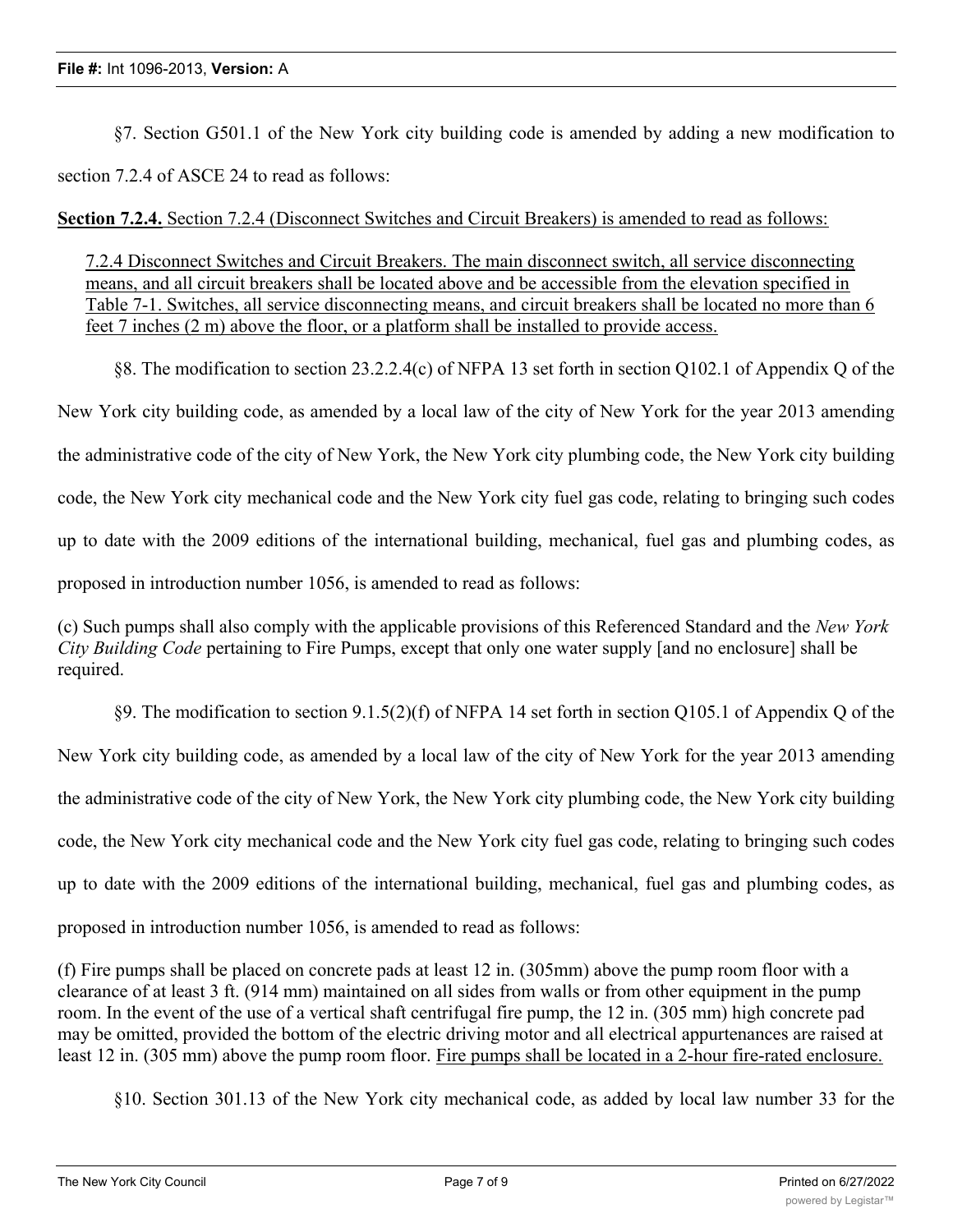#### **File #:** Int 1096-2013, **Version:** A

year 2007, is amended to read as follows:

**301.13 Flood hazard.** For structures located in areas of special flood hazard, and buildings that include I-2 occupancies that are hospitals located in shaded X-Zones, mechanical systems, equipment and appliances shall comply with Appendix G of the *New York City Building Code*.

§11. The New York city fire code is amended by adding a new section 904.3.6 to read as follows:

**904.3.6 Flood hazard.** Non-water fire extinguishing system control panels located in areas of special flood hazard or on the premises of Group I-2 occupancies that are hospitals located in shaded X-Zones (as defined in Section G201.2 of Appendix G of the Building Code) shall be located at or above the design flood elevation in accordance with Appendix G of the Building Code.

§12. Section 2703.2.4 of chapter 27 the New York city fire code, as added by local law number 26 for

the year 2008, is amended to read as follows:

**2703.2.4 Installation of tanks.** Installation of tanks shall be in accordance with Sections 2703.2.4.1 through [2703.2.4.2.1] 2703.2.4.3 and with the regulations of the New York State Department of Environmental Conservation as set forth in 6 NYCRR Sections 599.6, 614.7 and 614.13.

**2703.2.4.1 Underground tanks.** Underground tanks used for the storage of liquid hazardous materials shall be provided with secondary containment.

**2703.2.4.2 Aboveground tanks.** Aboveground stationary tanks used for the storage of liquid hazardous materials shall be located and protected in compliance with the requirements for outdoor storage of the particular material involved.

**2703.2.4.2.1 Marking.** Aboveground stationary tanks shall be marked as required by Section 2703.5.

**2703.2.4.3 Flood hazard.** Hazardous material storage tanks located in areas of special flood hazard or on the premises of Group I-2 occupancies that are hospitals located in shaded X-Zones (as defined in Section G201.2 of the Building Code) shall comply with Section G307.5 of Appendix G of the Building Code.

§13. Section 3003.3.1 of chapter 33 of the New York city fire code, as added by local law number 26 for

the year 2008, is amended to read as follows:

**3003.3.1** [**Reserved.**] **Flood hazard.** Stationary compressed gas containers located in areas of special flood hazard or on the premises of Group I-2 occupancies that are hospitals located in shaded X-Zones (as defined in Section G201.2 of Appendix G of the Building Code) shall comply with Section G307.5 of the Building Code.

§14. Section 3203.1.2 of chapter 32 of the New York city fire code, as added by local law number 26 for

the year 2008, is amended to read as follows:

**3203.1.2** [**Reserved.**] **Flood hazard.** Stationary cryogenic containers located in areas of special flood hazard or on the premises of Group I-2 occupancies that are hospitals located in shaded X-Zones (as defined in Section G201.2 of Appendix G of the Building Code) shall comply with Section G307.5 of the Building Code.